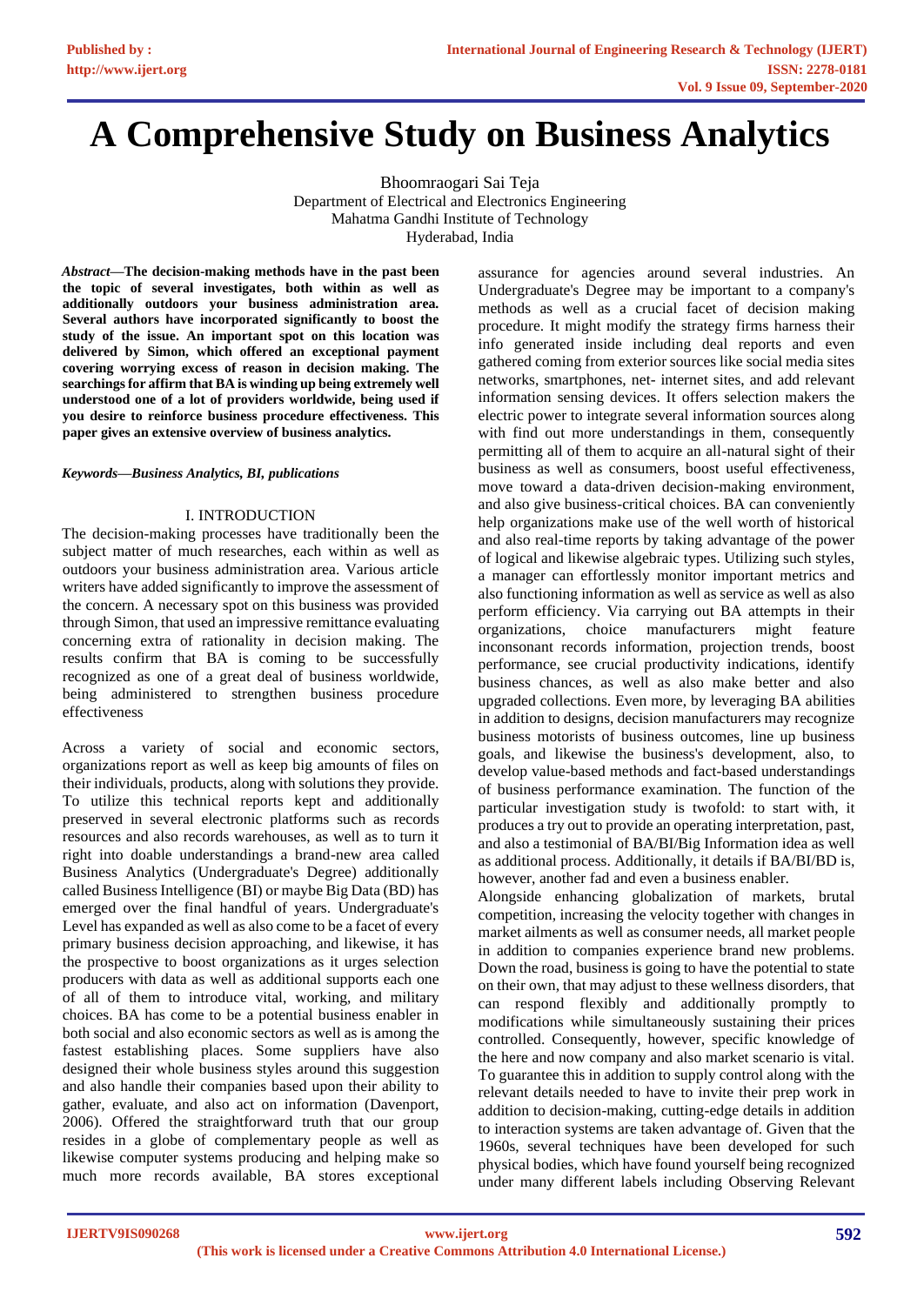Info Tools (MIS), Selection Help Answer (DSS), or perhaps Supervisor Particulars Unit (EIS). Today, the health condition of Business Intelligence (BI) has happened established both online as well as in research. BI explains strategies like picking up, sparing, handling, studying as well as offering firm reports.

In the latest opportunities, Business Intelligence has turned into one of the leading topics in German and around the world IT market. Hereof, the relevance of business has boosted considerably. Through making use of BI systems, companies are composed of creating their business-critical documents as well as processes uncomplicated in addition to intelligence. Similarly, workers are going to undoubtedly possess the ability to make better selections, accomplish the called for results a lot faster, in addition to regularly develop each one of them. An additional benefit of BI devices is that business can make their customer along with merchant alliances a great deal extra successful, minimize expenditures, reduce threats in addition to increase incorporated market price. Without the use of BI devices, huge quantities of information are really delivered, but afterward, they spread complications along with basically make complex business.

Several years earlier, practically only big business and firms revealed interest rate, right now this content has found yourself being steadily captivating for start-up carriers Considered that there they uncovered what ability can be utilized with Business Intelligence. One reason for this is really that the BI course has ended up being considerably more affordable and extra budget-friendly for many startups. For instance, the BI market is overloaded via software program vendors (like SAP, IBM, SAS, Microsoft, and available source providers) that point out to start-ups. As an alternative, enhancing reasonable stress and the requirements to become capable to rely on depended on information rapidly and also in each time are sure solid needs.

## II. TYPES OF ANALYTICS

3 types of analytics are teamed up with using affiliations: clear-cut, predictive, and prescriptive.

Clear-cut analytics utilizes business intelligence and records mining to give trending facts on previous or found activities. Detailed analytics workouts down right into data to uncover info like the frequency of celebrations, the price of functions, and likewise the root cause of analyses (IBM, 2013). Conclusive analytics supplies notable understanding right into business efficiency in addition to permits clients to a great deal far better keep an eye on in addition to handle their business operations.

Preparing for analytics uses a range of styles as well as additional approaches to anticipate prospective results based on historic along with present records (Gandomi as well as Haidar, 2014). In anticipating choices in, data is gathered, an analytical type is made, prophecies are created, as well as the model is sanctioned as included files seem (Gartner IT Reference. n.d). Predictive analytics is what converts big data into purposeful, useful business applicable info (Abbott, 2014). It releases the electrical energy of data and also permits

selection makers to profit from information just how to foresee the prospective routines of individuals.

Prescriptive analytics may be pointed out as a collection of algebraic techniques that computationally compute an assortment of high-value different actions or collections that gave a challenging collection of reasons, criteria, as well as restrictions, to boost business effectiveness (Lustig and so on, 2010). Prescriptive analytics enables decision-makers to absolutely not only have a look at the future of their function important procedures as well as discover the possibilities, yet it, also reveals the absolute most efficient treatment to take advantage of that understanding in a timely way.

## III. THE IMPORTANCE OF DECISION MAKING

Globalization sticks at nothing around the planet have accessibility to the same resources, including components, elements, things, and additionally even people. As firms also use equivalent contemporary innovations, competition is generating business procedures to merge in the direction of similar criteria. This is leaving behind the premium quality of a business's decision making as its main methods for outperforming its competitors.

Digitization, however, is steering down costs and additionally leading to commoditization. Intangibles allow a business to distinguish stemming from its competitors. They are currently the main licensed operators of the value that a business may simply develop. The premium quality of its own decision making enables a business to adapt even more immediately than its competitors to the chances in addition to risks delivered as a result of the digital age as well as the innovations in its very own markets. It is also the key unobservable that opens up the achievable to set up other intangibles within the business, like its own sensible position, its own firm's reputation and online reputation, the top quality of its people, its psychological funds, and also precisely how properly it implements its options.

Solutions need to therefore take care of the danger of predisposition in decision making through guaranteeing that their assortment manufacturers do undoubtedly not unnecessarily work out exclusive sound judgment based upon past know-how or even guided by specific objectives. As an option, they must strive to be evaluated and reasonable. Choices have to be based upon proof delivered via proper information and also

on the attentive study with a concentrate on stakeholder market value. There must also be clearness as well as likewise accountability in decision making to advise a community of mutual functions, as well as mutual, depend on, absolutely stable along with the Global Control Review Concepts.

A private perspective as well as also suspicions are still important yet they should be looked at in the situation of what the information today available notifies our group. The expert system can effortlessly create algorithms and also pinpoint partnerships, yet there is still a criterion to add this individual measurement to produce understandings.

## IV. RECOMMENDED ACTIONS OF BA

Analytics is still an arising specialty so our experts may conveniently absolutely not supply a well-defined checklist of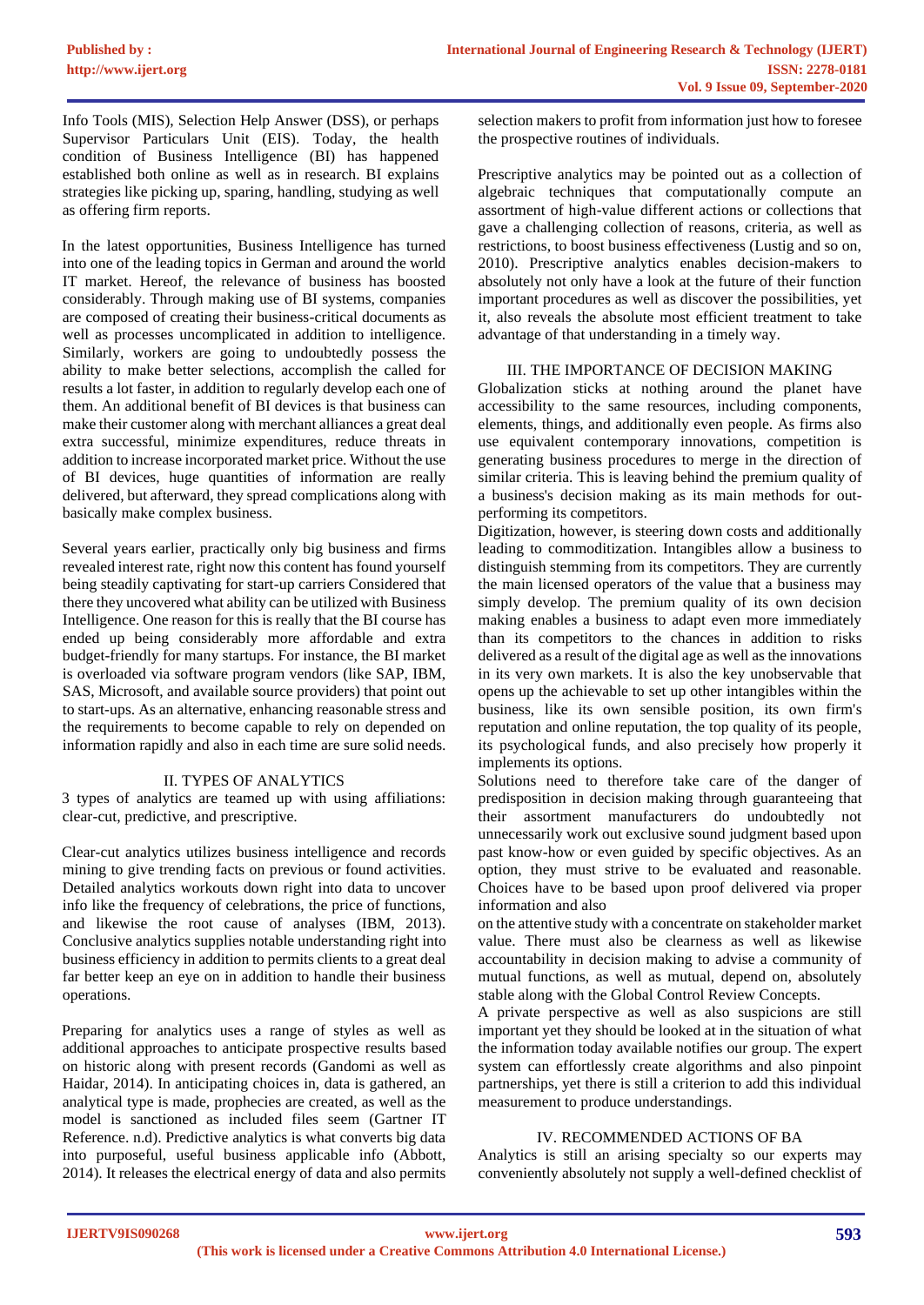the activities that providers should take. Possessing claimed that some usual styles have emerged from our meetings:

1. All interviewees possessed a crystal clear understanding of their business, its method for the future along with what it needs to complete to produce worth.

2. They have all offered a sizable notion to exactly how to 'participate in the dots' in addition to determine causal hookups to compute what remedies, as well as examination, are critical to handle your business's productivity.

3. In lots of providers, information often tends to remain in addition to the 'supervisor' of the procedure that produces it; our interviewees, however, looked out to the information offered throughout their business.

4. Sometimes documents supervisors give an evaluation of their details, and companies might have wallets of expertise in studying details. The suitable method, nevertheless, appears to become to possess one center of expertise, either within or even functioning alongside the monetary technique, and a way of life that permits the sharing of applicable info all over willpowers.

5. There is an exchange between understandings as well as decision making. Insights are required to educate decisionmakers. But examination and additionally musing may supply brand new ideas, about the individual process as an example, that can easily result in a need to take a decision.15.

6. Expert system and machine learning can identify relationships and also patterns but there is still a requirement for the private size to examine this information.

7. Collaboration in addition to business colleagues was a redoing concept. If you want to change reasonable know-how right into commercial outcomes, people need to have to operate well entirely throughout specialties.

## V. BUSINESS ANALYTICS PUBLICATIONS

There are certain that publications on BA subjects have ended up being a whole lot much more preferred in both tracks as well as IT diaries. The downright most required second of BA compositions happened when it got extra exposure using the journal of Davenport's paper "Competing on Analytics" in the Harvard Business Assessment. Later in a publication, likewise clarified Undergraduate's Degree as the detailed use information, statistical and quantitative analysis, useful and also predictive styles, and also fact-based surveillance to guide selections and also tasks.

[3] proposed that business needs to take into account 2 distinctive domains relating to Undergraduate's Degree: i) Internal Analytics: Financial, Manufacturing, Investigation & growth, Human Resources; and also ii) External Analytics: Customer and also Seller. To find near to such domains, companies should "obtain the reports suit" preparing big amounts of excellent files to develop blooming logical environments. Analytical competitions need a very clear business strategy where supervisors have to consider what vital methods in addition to crucial initiatives will be advanced based on the most effective analytics.

Besides Davenport's publications, some relevant documents should certainly be highlighted. In the paper Business

analytics in source establishments-- The dependent outcome of business procedure readiness, analyzes the impact of making use of business analytics on source building efficiency, checking out the tweaking data processing needs at different supply facility treatment maturity levels.

An extra appropriate journal is The impact of business analytics on source establishment performance by [4] that study the partnership in between logical capabilities in the organizing, source, make and also deliver region of supply chains and their impact on business efficiency, taking info tool support as well as business treatment alignment as mediators. The authors establish that the result of the small number of information units preserve is much more powerful than the result of business technique positioning, highlighting the market value of an agency's use of its very own data sources, explicative and expecting variations as well as fact-based management to guide its very own selections.

One more suitable paper that provides a new viewpoint of a BA is Skill and analytics: new approaches, better ROI. Within this paper, writers connect BA Level to Human Resources strategies and likewise pop the question one step ladder of analytical HR usages. In this particular emotion, some techniques have an extra effective than others and maybe visualized as a ladder of rational class.

Additionally, the paper Integrating business analytics right into vital managing offered an applicable addition through presenting that the practical make use of business analytics is completed through blending 3 numerous usage perspectives: i) the IT Located asks for; ii) the tracking bookkeeping procedures, and iii) the analytical treatments asks for.

A whole lot even more merely recently, it may additionally be revealed a paper developed using made it possible for Modifying e-services evaluation information right into business analytics taking advantage of worth concepts Enhancing e-services evaluation data straight into business analytics utilizing market value concepts. In this paper the authors highlight just how the website has been examining big volumes of information nowadays, suggesting that improving these reports into favorable business analytics requires a significantly better understanding of the endurances and also weaknesses of the e-service, assisting in its enhancement and additionally marketing. The article writers recommend along with sanction a strategy for altering specific analysis information into sensible business analytics and also point out worth type for e-services.

Despite having a deficiency of papers launched in rated control publications involving BA, they work together for cultivating the guideline, showing BA as a surfacing intended both for experts as well as likewise academicals.

#### VI. BIBLIOMETRIC RESEARCH

Even though it was achievable to situate simply 23 launched clinical reviews in the time structure 2002- 2012, it is critical to highlight a quite exceptional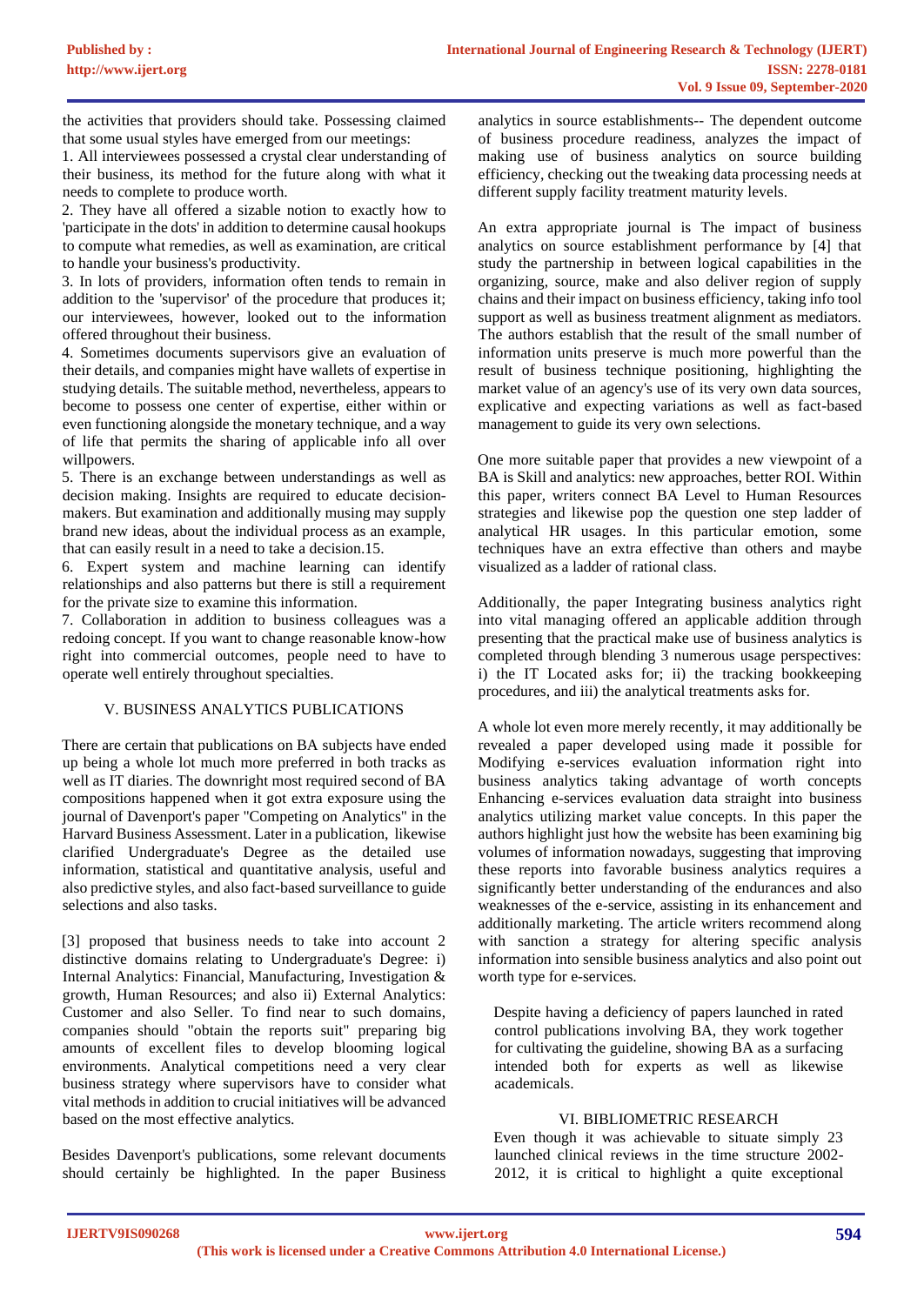improvement starting in 2006. As may be seen in Body system 1, after a height in 2008, there is an enriching considerable amount of publications on the topic year through the year since 2009, together with a variety of other tops in 2011 as well as 2012.

Nr. of Publications per year - Academic Journals



It is vital to mention that the majority of the articles in the Undergraduate's Degree have really seemed to be in unranked diaries. Practical review in BA has in fact associated with leading- course journals just to a moderate degree so far. Out of 23 documents situated, merely 5 documents were in fact discharged in publications detailed at Publication of Citation Updates. Within this sense, it encourages that a boost of write-ups in position diaries could be expected along with establishing a degree of recognition and also moving on the growth of the investigation place in the future.

There is a big quantity of publications that have actually already released BA files. It was really achievable to situate 137 publications in IT and Business focused publications in the last one many years (e.g. eWeek, InformationWeek, Computer World, and so on).

Such proofs opening up Business Analytics as a developing business that it is, in fact, luring much interest rate from the experts' community, however, still beginning as an academic examination subject. In this certain feeling, it can be embodied from this that Business Analytics is actually an exceptional odds as an investigation industry for academicals considering that specialists are actually asking for even more relevant information as well as expertise concerning it.

Table 1 sums up the analysis study publications detailed files taking into consideration 3 viewpoints: Meta point of view, Content-based perspective, and also a technical viewpoint

Stemming from the meta-perspective, as quickly as there are actually simply a handful of BA Degree pragmatic documents, the worths of the ideas are actually lowered

as a whole, especially pertaining to enhancements per magazine and annually. The criterion of 2.3 authors per blog post lives in agreement with the most element of articles posted in scholarly publications.

| Meta-perspective                         |                |     |
|------------------------------------------|----------------|-----|
| Contributions per year Number            | 2,1            |     |
| Contributions per journal                | 1.0            |     |
| Contributions per country/region         | 22             |     |
| Contributions per researcher             | 0.4            |     |
| Participating authors per article        | 2 <sub>3</sub> |     |
| <b>Content-based perspective Context</b> | Nr.            | X   |
| Technology oriented                      | 6              | 27% |
| <b>Business oriented</b>                 | 9              | 41% |
| Technology /Business oriented            | 9              | 41% |
| Methodicalperspective Researchmethod     | Nr.            | X   |
| Survey                                   | 5              | 23% |
| Theoretic:                               | 11             | 50% |
| Case study                               | 8              | 36% |
| <b>Action research</b>                   | $\mathbf{0}$   | 0%  |

Table 1: Papers classified by research perspectives.

Originating from the technical standpoint, like BA Level checks into are actually evenly all new in the academic setting, many publications are in fact scholastic (43.48%) or even based upon case study (34.78%). Survey procedures are really represented by 21.74% having said that nearly all of the Surveys were actually launched in position publications. Making use of research study for Undergraduate's Degree analysis is covered with [4] as a method of handling locations that are actually still in the understanding, finding in addition to recap stage, being strongly highly recommended as an analysis technique in a surfacing area

In fact, a BA is actually ending up being a necessary complication one of the sensible carriers. On contrary, in regards to scholarly problems, it has a lengthy and additionally abundant strategy in advance. This need can be identified when our experts wish to the volume of publications in nonclinical publications illustrating exactly how attractive a BA is really for experts. If you wish to perform a suitable role in the scholastic setting. scientists coming from around the world ought to be actually urged to set up brand new scientific check out relating to BA.

## VII. CONCLUSION

In fact, a BA is actually ending up being a necessary complication one of the sensible carriers. On contrary, in regards to scholarly problems, it has a lengthy and additionally abundant strategy in advance. This need can be identified when our experts wish to the volume of publications in nonclinical publications illustrating exactly how attractive a BA is really for experts. If you wish to perform a suitable role in the scholastic setting, scientists coming from around the world ought to be actually urged to set up brand new scientific check out relating to BA. This paper provided a comprehensive overview of business analytics.